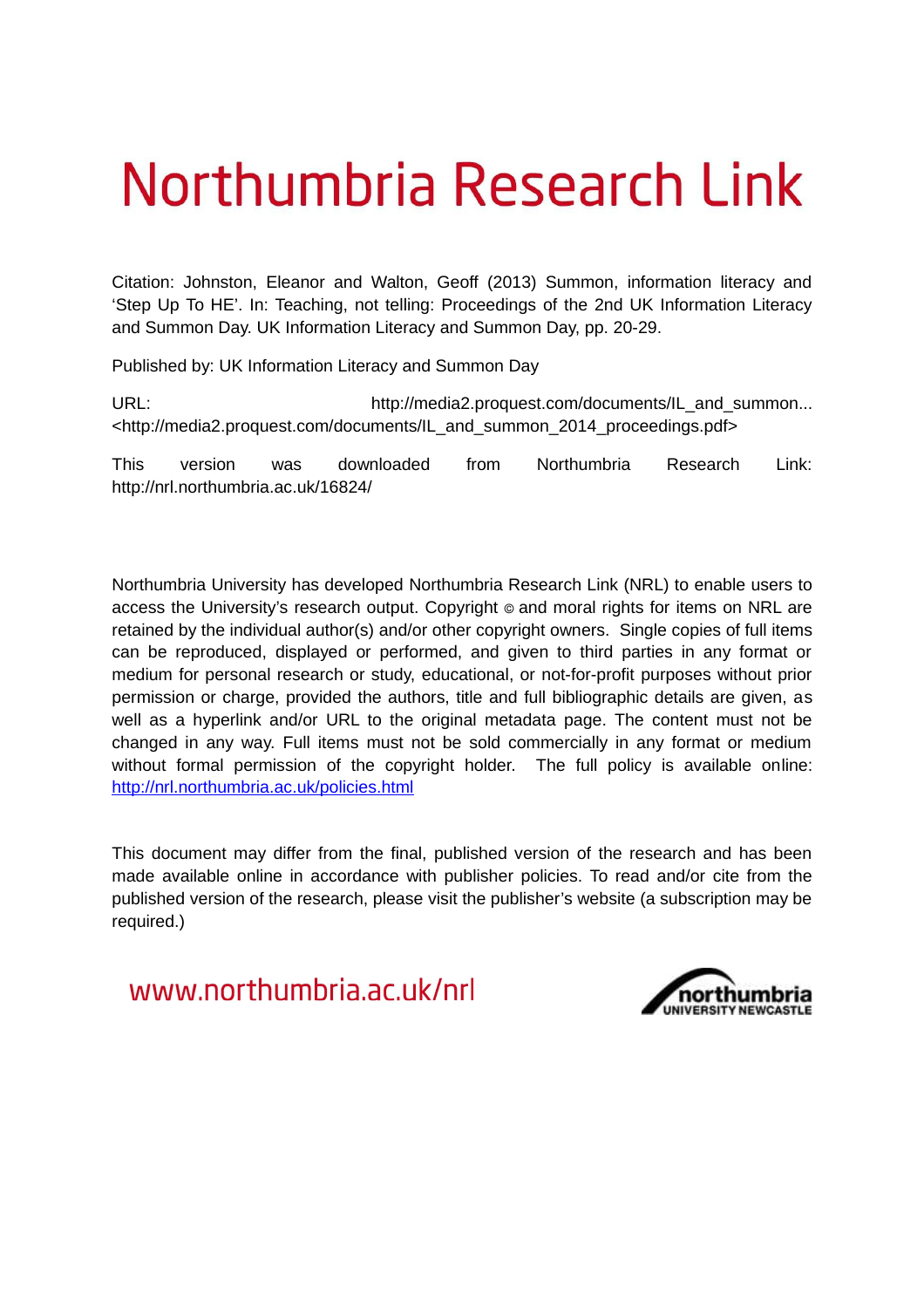# Summon, information literacy and 'Step Up To HE'

#### **Eleanor Johnston**

Academic Skills Librarian Staffordshire University

#### **Geoff Walton**

**Lecturer** Northumbria University



This work is licensed under a [Creative Commons Attribution-NonCommercial-NoDerivs Unported Licence.](http://creativecommons.org/licenses/by-nc-nd/3.0/)

# **Introduction**

This paper, originally presented by Eleanor Johnston as a Prezi, outlines how Staffordshire University's 'Step Up To HE' programme encourages students to become more effective critical thinkers in their studies.

# **Introducing ǮStep Up To HEǯ**

'Step Up To HE' is a free, five-week programme that provides a 'taste' of university and is designed specifically to enable potential students to move towards their goals. It gives them the opportunity to see what it is like to study at university, particularly if they are concerned that they may not have the right qualifications or skills to study in higher education. There are many potential students who want to obtain a degree but are unsure what direction to take or what subject area is best for them.

'Step Up To HE' is aimed at anyone over 18 years old who is thinking about further study and may be unsure of where to start or what is involved. As attendance on the course is for two days a week (times 10.00am-2.30pm) this course is particularly useful for individuals who may have been out of education for some time, are currently working and/or have a range of commitments. Step Up is a good fit for an institution like Staffordshire University (a recruiting University) and an area like Stokeon-Trent, as it provides non-traditional students with learning opportunities. In its current approach the programme has been running for five years; before that it formed part of a larger project called 'HE Full Circle'. (For a fuller account of the 'Step Up To HE' course see Taylor, 2012.)

The programme is designed to build individuals' confidence and develop existing skills. Many learners who complete the course progress onto a wide range of programmes at foundation or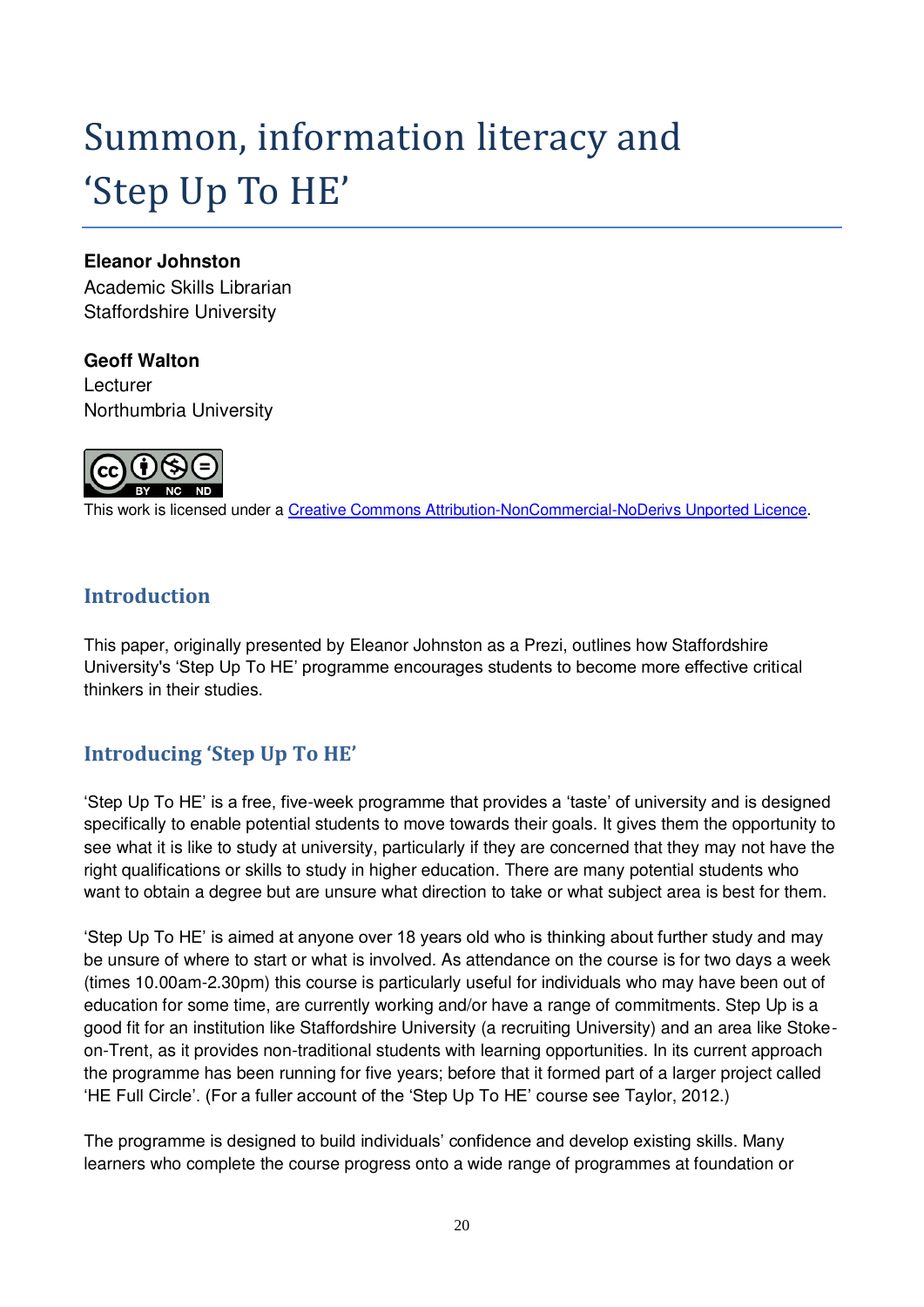degree level. The focus of this provision, through the development of a range of academic study skills and experiences, is to build learners' belief in their own potential for undergraduate study. This is not to solely increase their information capabilities for HE but also to provide them with information practices which reach far beyond HE to enable them to become engaged citizens.

Therefore, it is essential that the sessions delivered on Step Up are accessible, interesting, informative and enjoyable. One participant reported that 'Step Up To HE' had been effective preparation as it enabled "learning without being judged" (Taylor, 2012, p2).

# **The Library and ǮStep Upǯ**

There has been an information literacy presence on the course for over four years. In the first three weeks of the course the library has three one-hour timetabled sessions with the Step Up students. Students are met on day 1 or day 2 of the course, then seen on two further occasions. This allows the library staff to develop a rapport with students, to act on feedback from previous weeks and to add additional information onto the VLE – for example, answering any particularly tricky questions received in session one. The three hours also mean that there is the time to listen to students, as opposed to simply rushing through what the library staff think students 'need' to learn. This enables the sessions to be student-centred and creates a sense of ownership for learners.

The three sessions follow the Walton & Cleland (2013) empirical model of information literacy and are structured as follows:

Week 1: Finding information Week 2: Evaluating information Week 3: Using information

#### **Teaching methods**

These sessions have been team-taught from the outset, with Student Ambassadors and course leaders present as well as library staff. Currently, Eleanor Johnston delivers these sessions on behalf of Information Services with a 'tag team' partner - someone else from the service who has expertise and knowledge. Geoff Walton was the lead for the library sessions previously.

The sessions are as hands-on as possible. There is very little standing at the front talking; instead the emphasis is on interaction, collaboration and peer-to-peer learning. In essence, this is a constructivist approach where meaning is created and negotiated student-to-student and between students and tutors.

The technological aspects of Summon are not covered in the sessions. Rather, it is used to make access to academic resources as simple as possible.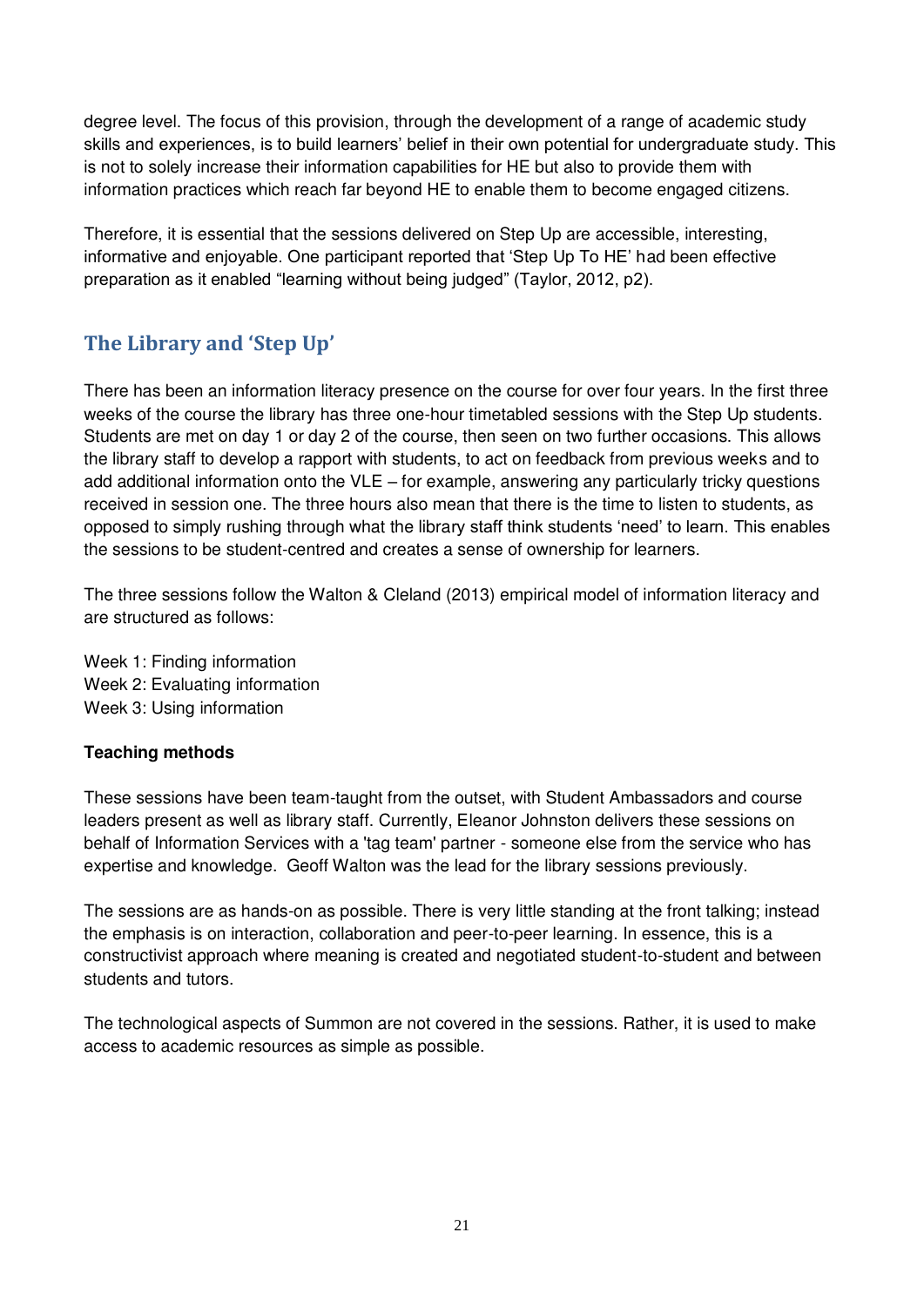#### **Session 1: Finding Information**

Session 1 starts with a Q & A – 'Ten things you want to know about the library, but were too afraid to ask'. It's a nice ice-breaker: it creates a sense of ownership, gets the participants talking and gets a few unanswerable questions! Many of these questions are procedural, concerning how many? where are? who is? etc. This then leads on to 'how to' enquiries and the focus goes onto finding resources. In the first couple of years of Step Up, the source for finding resources in this session was always the library catalogue.

It is important to remember that this is a one-hour session covering a lot of practical information, and it has always been felt that the introduction of any of the subject-specific databases, showing their differing interfaces, search pages, results pages and displays, would be confusing for students and potentially lead to information overload. Yet it was an area for development, as no e-resources were covered in the early days in session one. With the University's acquisition of Summon, it was finally possible to build in a demonstration and exercise for students to find e-resources.

Therefore, Summon was added to the Step Up programme in this 'finding information' session. It is used to demonstrate how easy it is to find material – whether these resources are books, ebooks, journals, databases or articles, in one search.

In the session, there is a brief explanation of the difference between the most popular search engine that Step Up students use (the same one as everyone else!) and Summon, for which the session tag line is 'the academic Google' - something that is expanded upon in the next session. We show that Summon allows free access to resources that are either not available or charged for using other search engines, and introduce academic language such as 'peer review', 'academic journals' and 'abstracts' via a discussion forum and peer-to-peer conversations.

#### **Session 2: Evaluating Information**

This is a very interactive and interesting session, in which students are asked to critically analyse a website using the pedagogical approach devised by Anthony Beal [\(@redsontour\)](https://twitter.com/@redsontour) from JISC. They are then offered alternative ways to find reliable sources - principally Summon.

Using the principles set out in week one, reiterating concepts such as peer review, and introducing new ideas such as analysing domains, this session really explores themes that are vital to a student in gaining a real understanding of the academic expectations at University. The example webpage critically evaluated is [www.martinlutherking.org](http://www.martinlutherking.org/) – although the term 'critical evaluation' is not used until the exercise is completed.

There are three parts to the website evaluation exercise. Firstly, students look at just the name of the site, then read the Google description ("The truth about Martin Luther King: Includes historical trivia, articles and pictures. A valuable resource for teachers and students alike"), then finally go to view the webpage.

In classes, students realised that what they were expecting and what appeared were radically different. This was based on their misconceptions about the .org domain name and the accuracy of the Google description (who wrote this?). In fact, many students commented after exercise two that the Google description indicated the source would be useful for students. Instead of trying to run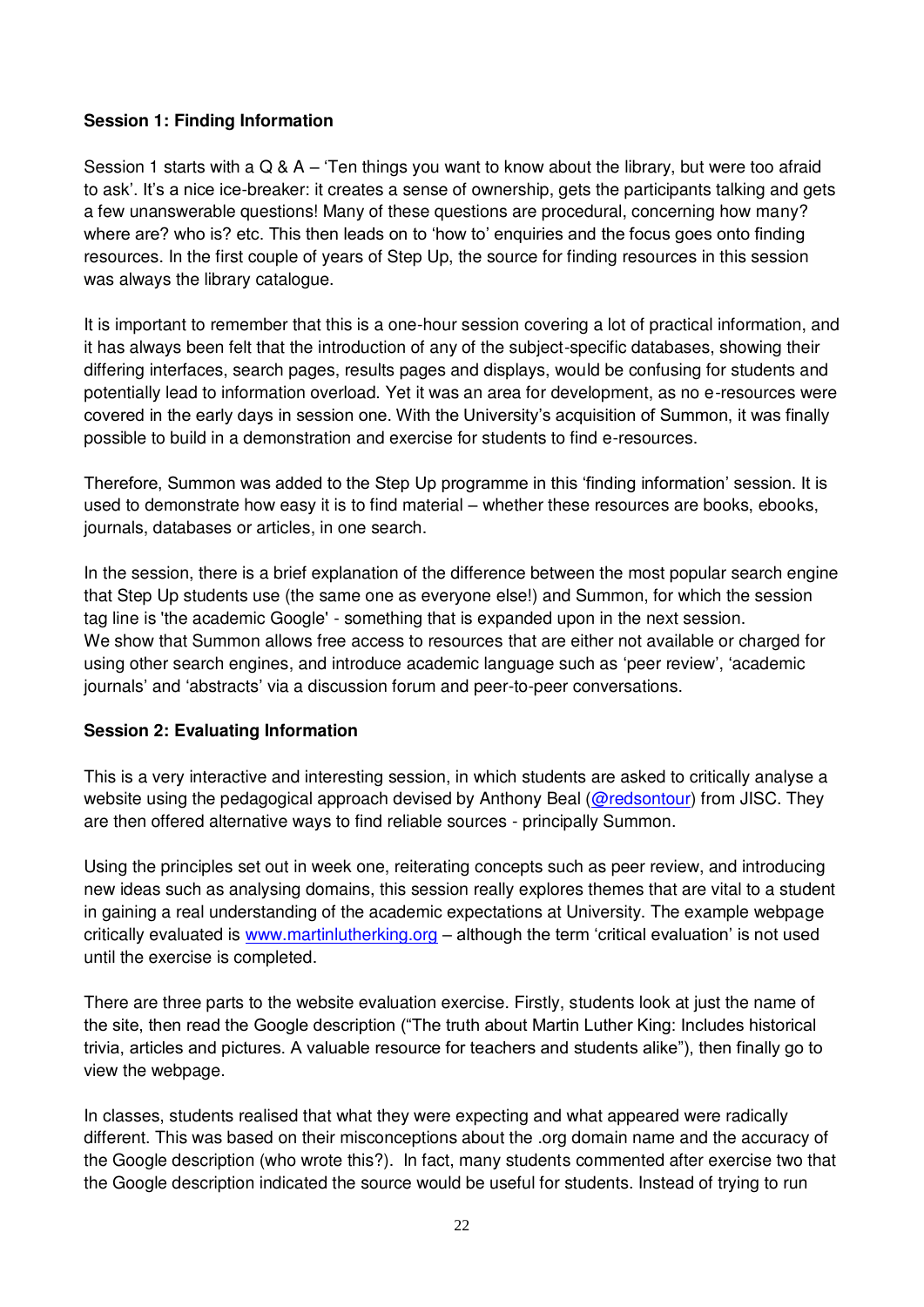through models such as The SCONUL Seven Pillars, or use terms such as critical evaluation, credibility, sources etc., students were themselves able to find out that using Google for academic research was time-consuming, unreliable and misleading. Indeed, some students were shocked by the content and intent of the website, and there were real 'light bulb moments' around comprehending the actual message of the site and the knowledge that the webpage was available, high in the Google rankings and not censored. Through this scaffolded approach (following Bordinaro & Richardson, 2004) students began to construct their own meaning regarding the evaluation of sources.

It is through this student-based group work and peer discovery that Summon is reintroduced from the previous week and additional features of the service are covered, such as using search limiters (for full text, peer review, by date etc.), finding keywords and subjects areas. When students run the same Martin Luther King search on Summon ('the academic Google'), their results are from academic publications, for example *History Today*, which is available in full text via a Summon search.

This session has been tracked for feedback, impact and results since February 2012 (there have been seven cohorts since then) and the feedback is immediate and shows impact: a typical student feedback statement was "Use Summon for researching – NOT Google".

#### **Session 3: Using information**

Once students have located information (online and on the shelves), evaluated it and are ready to complete their assignments, they will be expected to reference their work.

The principles of referencing are introduced, again using group conversation, interaction and discussion. There is also a segment on plagiarism, as students are often confused on this issue. Indeed, some students will not use quotes or acknowledge their sources as they are unaware that correct acknowledgement is the difference between plagiarism and referencing.

Again, there is little in the way of talk from the librarians, as an 'in at the deep end' exercise gives an opportunity for groups to start thinking about what information is required in a reference and how to extract that information from a book, journal or online resource. This is very much an experiential approach (Kolb et al., 1991) where students complete a task for themselves with guidance from the teaching team.

The important aspect of this session is to create a very clear understanding in the students' minds about what information is required and, more importantly, why. Students work in groups, analysing a range of resources to reference them in the Harvard format. The library has a service called Refzone [\(www.staffs.ac.uk/refzone\)](http://www.staffs.ac.uk/refzone) with examples of a wide range of resources and details of how to reference them.

Some students found the mechanics of where to place punctuation and italics quite frustrating, as well as experiencing difficulties locating the essential information required for a reference, but all were able to explain why it was needed. All students use Refzone in the session and it is the librarians' roles as 'facilitators' to run visual and verbal checks that groups are comprehending and absorbing the information available.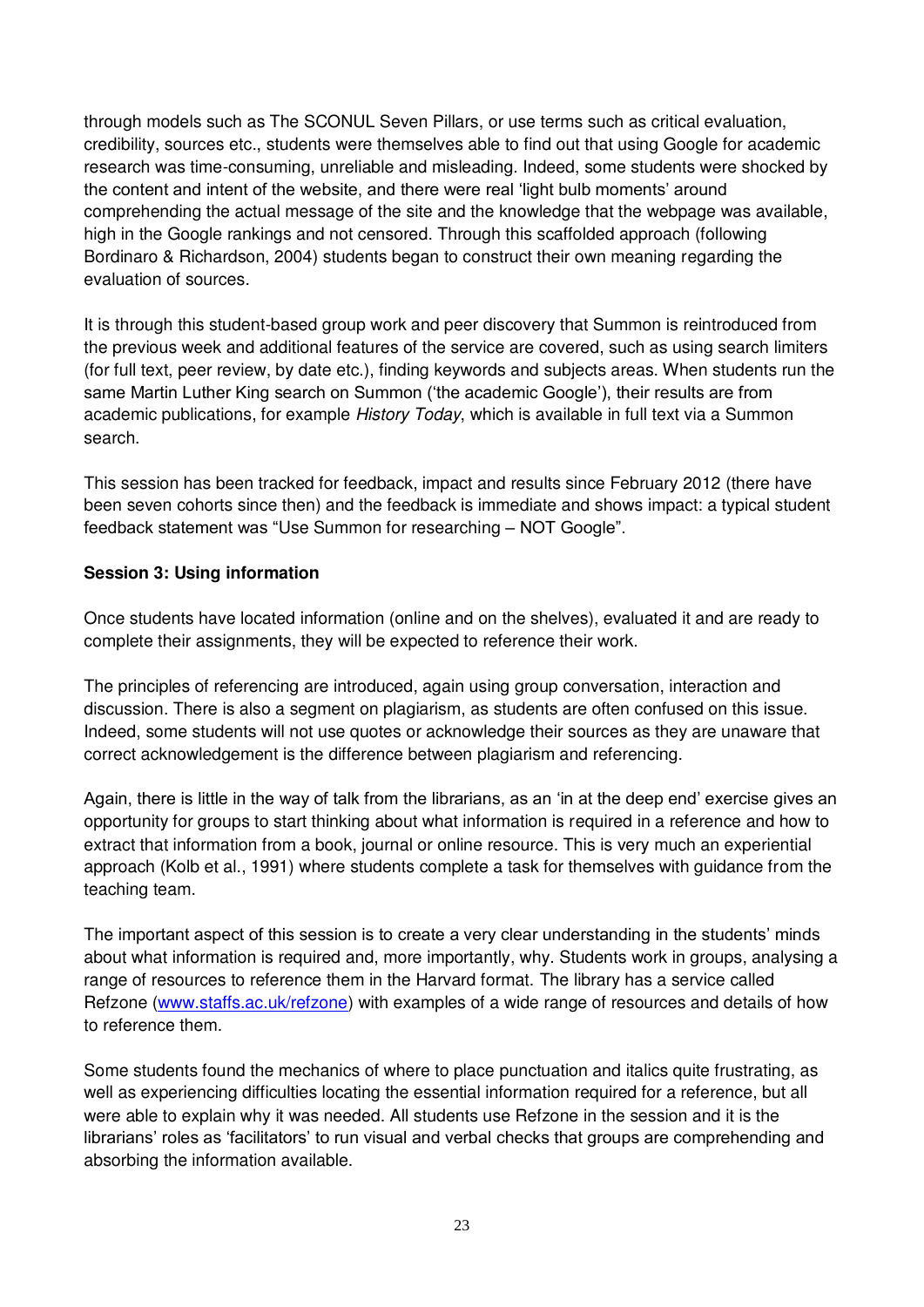It is indeed a relief then as part two of the session introduces referencing software and services to utilise in order to make this referencing job a little easier. There is no recommendation of a particular system to use, but the advice and golden rules are to save details of sources as students do their assignments and research.

A search is performed in Summon for *Psychology* by Gross – the 'in at the deep end' book that students were requested to reference at the start of the session. Recommended searches appear as the students start to type, and the 'Save to Folder' option is introduced. A selection of articles and sources from the results page are saved and the folder is opened to display the saved results. It is explained that this is a temporary folder that disappears when the session is closed, so the 'Email Results' function is explained. It is then that the search results format is changed to 'Harvard' and the reference list appears. There is usually a bit of a 'wow' factor when this is revealed, as the rest of the session was taken up with unravelling the minutiae of the parts of a reference, and then these pieces are put together by Summon. The caveat to check these (it is on the Summon page to 'always check your references for accuracy') is reinforced when the students themselves are asked to point out any amendments that are required. Summon 2.0 should allow for these folders and results to be saved and personalised, although Staffordshire University has not moved to this yet.

One response in class to the 'reference reveal' was that the work previously had been a waste of time, but other students in the session countered that without this explanation and practice use of Refzone, references would not be accurate and correct, leading to a loss of marks. This appreciation of the value of the session was immensely rewarding and vindicated the efforts of all on Step Up.

## **Reflecting on discovery, learning, and our relationships with students**

The Step Up students should not be scared out of academia by a relentless 'push' of information to them. Referencing or critical evaluation can be complicated and could be seen as something they 'just don't get and never will'. The principles of group work and peer assistance are used to counteract this. Group work is our preferred teaching method because the teaching and learning literature is full of the benefits of conversation in learning (e.g. Laurillard, 2002 and Osborne, 2010), plus our own long experience of the successful use of group work and peer-to-peer learning (e.g. Hepworth & Walton, 2009; Walton & Cleland, 2013). These techniques work because they foster active, experiential learning which in turn promotes reflection-in-action, where the learner adjusts behaviour as an action unfolds and is "smoothly embedded in to performance" (Moon, 1999, p42). These processes together enable students to become deep learners and critical thinkers.

The results speak for themselves. We found that students in these sessions will work together to produce what they are asked for, such as find information using more sophisticated keywords or an evaluation or a list of references and will often assist classmates who are struggling to understand concepts or to use technology. In other words, this is not a 'dumbing down' of information, it is simply a different way of presenting and conveying it. As emphasised in the introduction to this chapter, the aim of Step Up is to build learner self-belief through the development of a range of academic study skills and experiences. The principles of information literacy and the skills required at University are covered, but the informal nature and a move away from 'chalk and talk' sessions has made these principles easier to grasp for students. If they do not understand, they are not scared to say so – to their peers, to us or to the student ambassadors in the session. We believe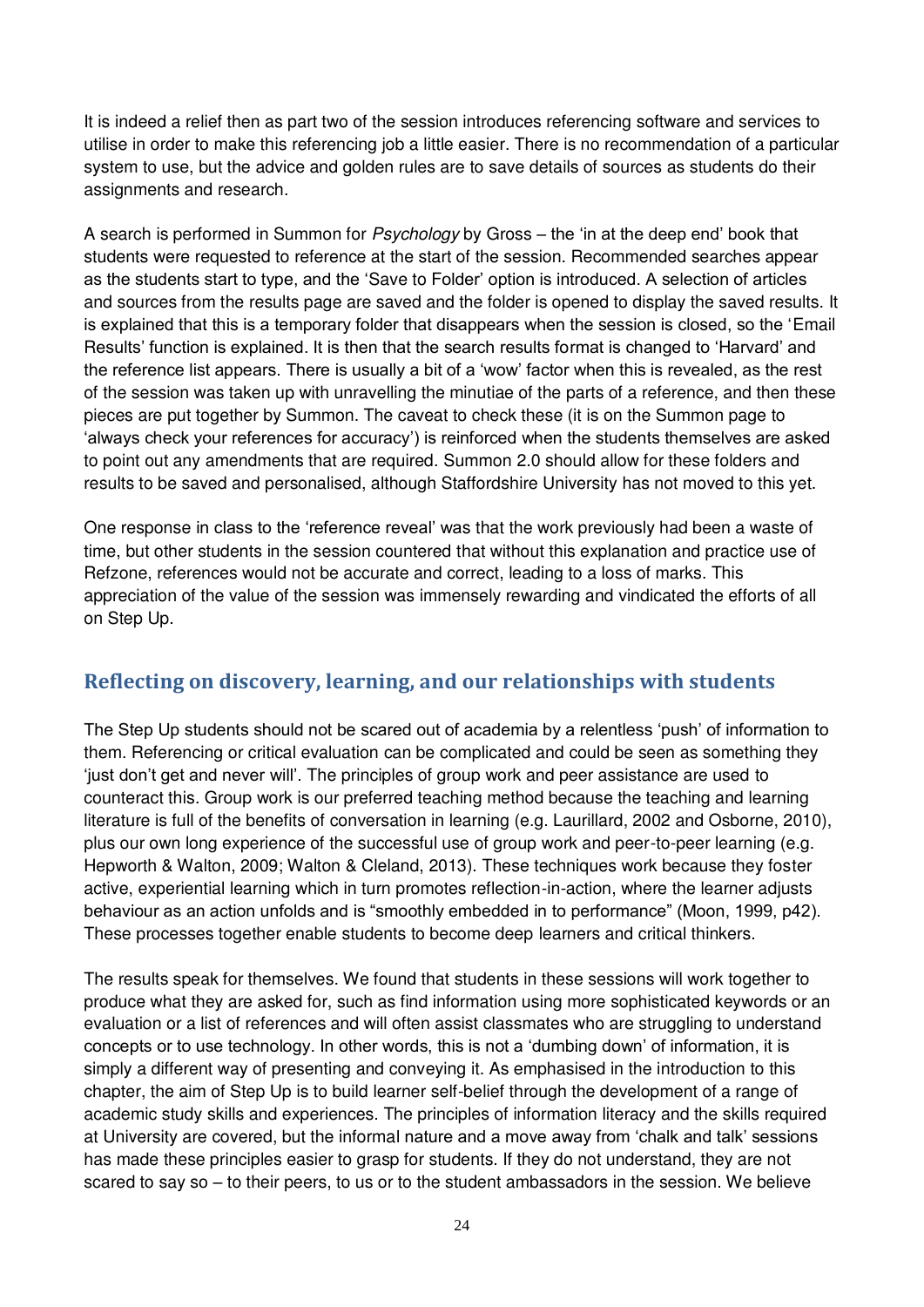that this approach not only enhances their information literacy, but also significantly enhances their self-efficacy<sup>1</sup>.

Summon has been incredibly helpful in this aspect in all three sessions. In session one (finding information), it would have been impossible to illustrate the massive number of articles, databases and journals held electronically and to point students to the large number of subject databases. One hour was enough time to introduce the concepts behind finding information, and Summon is an excellent way to discover resources from across the range of platforms. Session two really cemented that idea of peer review and credibility and the final session elicited excellent responses when the folders were introduced.

The importance of Summon for Step Up is that three facets from the empirical model of information literacy - finding information, evaluating information and using information - are covered using just one resource. Like many other universities, Staffordshire has rolled out a programme to identify specific qualities that will make students stand out from the crowd. 'The Staffordshire Graduate' includes the skills of digital and information literacy, and the Step Up sessions are a great introduction to these. As an institution that highlights employability issues for its graduates, the Step Up programme is a real success story for Staffordshire, and the successful integration of Summon into the programme contributes to that success.

## **The future ...**

The library has been approached to continue with Step Up for at least the next 12 months (the sessions, staff and rooms have already been booked!) and, after a recent peer observation of teaching session, a request has been made to add an extra 15 minutes per session to allow for further exploration of resources and student input and feedback. The students are engaged for the full hour and they really are interacting with each other and with the staff. The library's sessions, in terms of their content and accessibility, have ensured that there is a real luxury of time (three sessions), compared with many other sessions that are provided to students in Faculty. Thus there is the incentive to develop material for shorter sessions and add online quizzes (perhaps for badges?) for other students. There will also be more use of Summon in future sessions. It is hugely popular with Step Up students as it is not overwhelming, it is easy to use, and gets the right results fast.

There could be the introduction of more interactive technology, such as the use of Socrative for the 'Ten things you want to know about the library, but were too afraid to ask' ice-breaker in Session 1. There has also been a move from writing on a board to live scribing, so the questions and answers are preserved per session (and added to the VLE).

Information Services have liaised with the course leader in obtaining the data presented in Table 1 (the results came back after the Information Literacy and Summon event), and this follow-up is extremely useful in assessing the success of Step Up in purely statistical terms and for thinking about future progress.

 $\overline{\phantom{a}}$ <sup>1</sup> While at this point we can't demonstrate this directly, we are planning to test the next cohort of students' self-efficacy preand post the session to determine any effects, and will report on this once the results are analysed.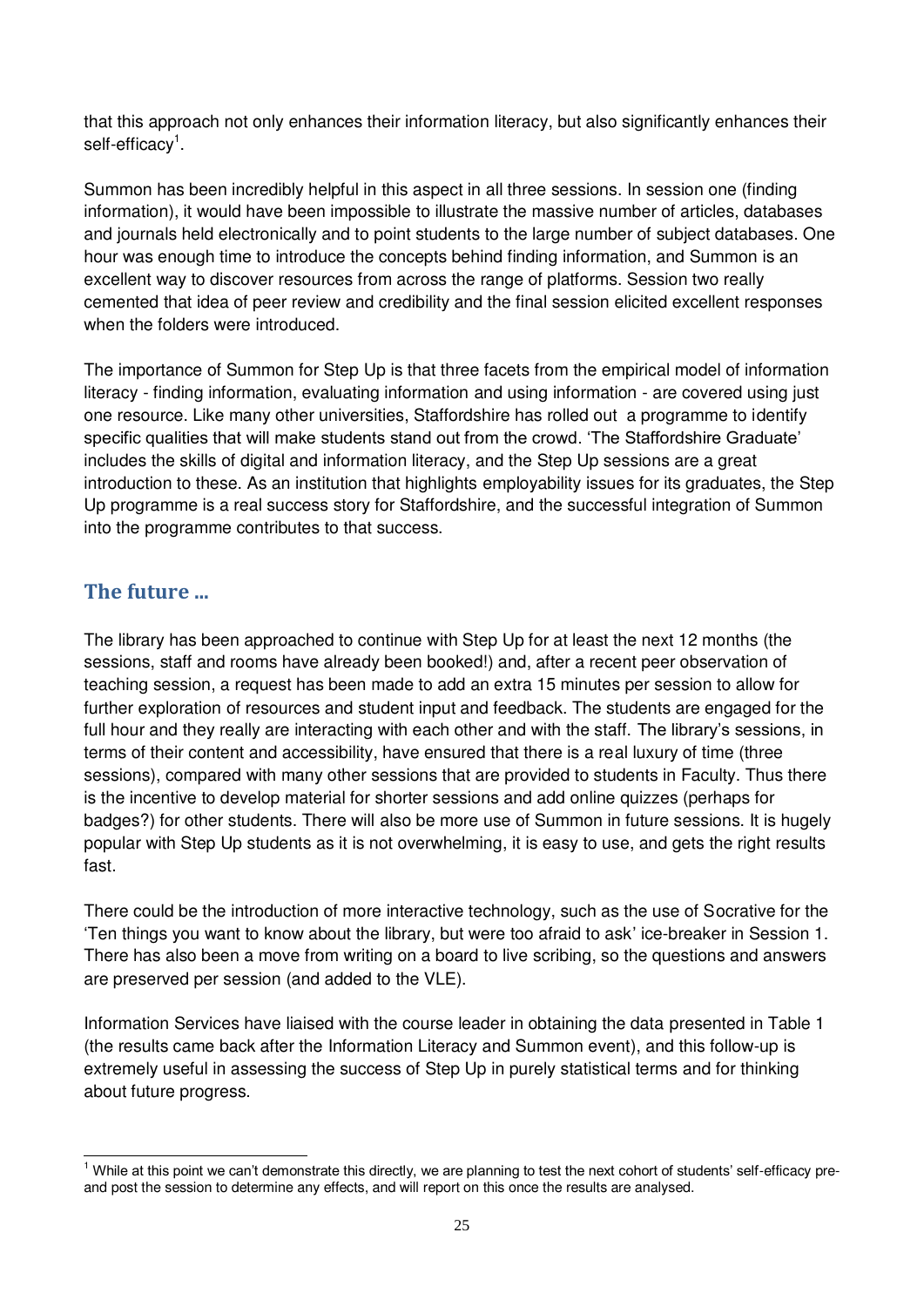#### **What proportion of students attending continue to University?**

Between 60 and 70% of students who attend the course go on to HE. Some cohorts have 90% progression. The majority go to Staffordshire University.

**How do you advertise and then recruit for Step Up?**  Usually no need to advertise, other than on the website: word of mouth is a big factor.

**Where do your students come from (i.e. are they mostly local)?**  They are mainly local but some travel in from Birmingham, Manchester or London.

**Have many students who attended Step Up graduated from Staffordshire Uni?**  Each year there are graduates mainly achieving 2.1 - some get firsts.

#### **Table 1: Impact of Step Up**

In addition, we have collated data from feedback, discussions on critical evaluation and the meeting of learning outcomes, which needs to be analysed and reported on. This will include detailed analysis of statistics regarding the future paths of Step Up students and how the library sessions contributed to their knowledge, their confidence and their understanding.

We take a 'before and after' approach to measuring impact, and before any teaching begins we ask students to think about the concept of evaluating information and to write down on a post-it what it means to them. At the end of the session they are asked to write down on another post-it what they have learnt. A comparison of the statements reveals the impact of the session.

Students were asked to feed back on post-it notes their answer to the question "Write what you think 'critical evaluation for webpages' means". Their responses fell into four broad categories which fit to some extent with levels of information discernment identified by Hepworth & Walton (2009). Students' statements are reproduced verbatim in Table 2.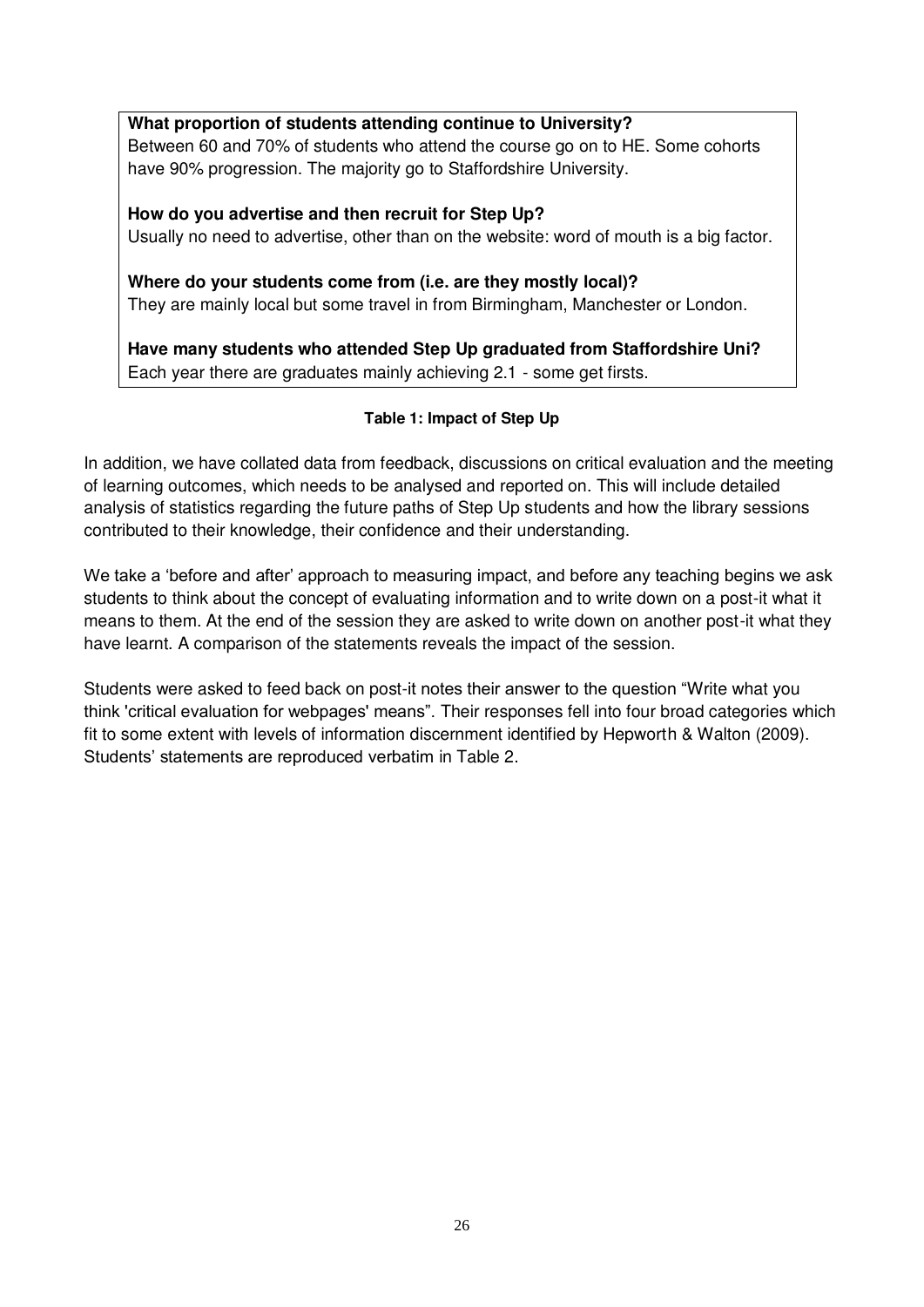#### **Before the session: "Write what you think 'critical evaluation for webpages' means"**

| <b>Students had no concept (x4)</b> | Navigation/ease of use $(x3)$   | <b>Some analysis <math>(x5)</math></b> | Aware of the need to analyse      |
|-------------------------------------|---------------------------------|----------------------------------------|-----------------------------------|
|                                     |                                 |                                        | and judge $(x3)$                  |
| No idea x2                          | Knowing how to navigate         | Testing to see faults                  | Assessing pros and cons           |
| Not sure                            | webpages                        | Reflect on and document opinion        | Analysing the website looking for |
| Don't know                          | A detailed summary of a webpage | To extract reliable and relevant       | good and bad points               |
|                                     | User friendly/easily accessed   | information                            | Making as judgement of a web      |
|                                     |                                 | Evaluate whether they are safe         | page                              |
|                                     |                                 | Following opinions and                 |                                   |
|                                     |                                 | conclusions                            |                                   |

#### **After the session: "What have you learned in today's session?"**

| <b>Students had no</b> | Navigation/ease of | Some analysis (x14)                                   | Aware of the need to analyse        |
|------------------------|--------------------|-------------------------------------------------------|-------------------------------------|
| concept $(x0)$         | use $(x0)$         |                                                       | and judge $(x3)$                    |
|                        |                    | I have learnt sites are not trustworthy (x4)          | It is deciding whether a webpage    |
|                        |                    | Don't judge a web page purely on a Google quick       | is reliable or not                  |
|                        |                    | search                                                | To check: site owner, reliability,  |
|                        |                    | Peer review (x2)                                      | accuracy, peer evaluation, double   |
|                        |                    | Do not be too quick to judge a website by its Google  | check work before using it          |
|                        |                    | description                                           | Learnt to be open-minded as to      |
|                        |                    | To be very careful about the reliability of           | the reliability of websites. In     |
|                        |                    | websites/search engines                               | evaluation interpretation will go a |
|                        |                    | It's worth checking the author/host before looking at | long way                            |
|                        |                    | the content to ensure accuracy                        |                                     |
|                        |                    | Don't trust a website who's tagline is "The truth"    |                                     |
|                        |                    | about"                                                |                                     |
|                        |                    | Not all org websites can be trusted                   |                                     |
|                        |                    | Don't believe everything you see on the net. Do your  |                                     |
|                        |                    | own search on subjects                                |                                     |
|                        |                    | Provide feedback, reliability, accuracy, authors etc. |                                     |

**Table 2: Students' responses pre- and post-session**